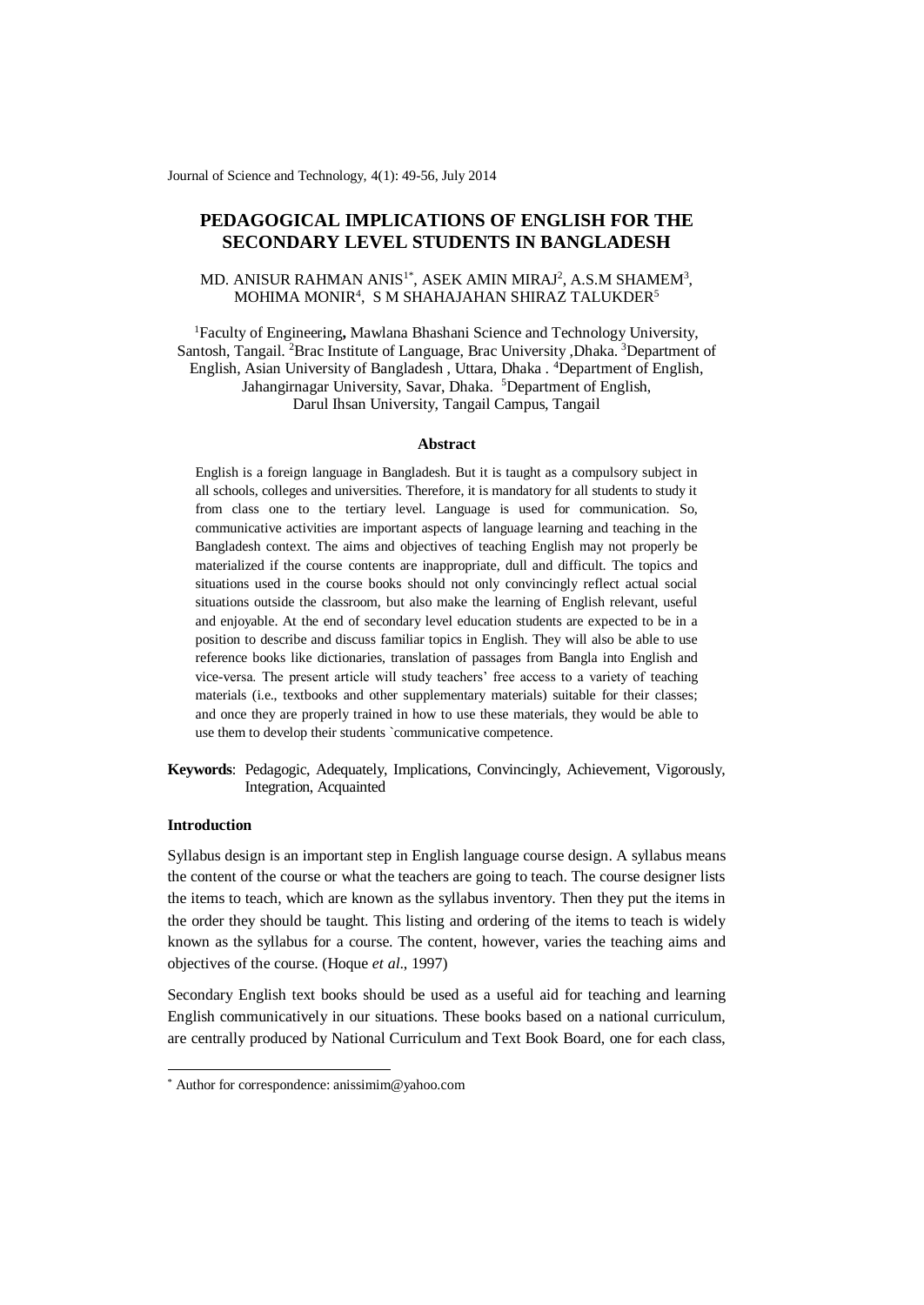and are followed in all the secondary schools, government and non-government, in the country and they are available in the market.

Most of our teachers use, rather over use, these books, because these are the only teaching materials available to them. Moreover, they are not adequately trained upto use any other materials. As a result, most of the lesson activities help variety and challenge, and as such, they hardly stimulate students to learn. To help our teachers to use the text books and other supplementary materials effectively, they should be properly trained. This is because only trained teachers can best use the textbooks, aids, newspapers, magazines or any texts adapted or prepared by themselves or their students, to teach English for communicative purposes (Hoque *et al*., 1997).

## **Background**

Students can learn the language for communicative use only through practicing the basic language skills i.e., listening, speaking, reading and writing. That is why the lessons of a textbook should include adequate language activities for practicing language skills. Students can memorize words, sentences or even the entire text of a lesson and then think that they have learned English. The words and sentences of a lesson are used to provide suitable contexts for practicing language skills. Once the students have practiced the language skills with the help of a lesson, they should be able to use the skills in real-life situations. A text book lesson should have tasks and activities which will involve students in communicating with others in English. In other words, the textbooks or exercise will be so designed that their practice inside the classroom will lead to language use outside the classroom i.e. in real-life situations.

Teachers' guide should be used to make a lesson effective. The guide will help the teachers with knowledge and techniques of how to make a lesson plan, how to present a word or a structure and most importantly how to make the class participatory through pair-work group-work, role play etc. However, teachers should be free to use or adapt the guidelines provided in the teachers' guide according to the need of the individual classes.

As teachers, it is their responsibility to take into consideration with what aims students choose English from a wide range of courses available. Is their choice dictated by a genuine personal interest or by mere material consideration? In their answers to the question "Why have you chosen English?" most of the students express the view that English is an international language and a degree in the subject would provide them with wider opportunities to find a better job. The course is designed primarily with a view to developing the incumbents' ability (Dutta, 2001):

- i. to use the language precisely and efficiently;
- ii. to read with understanding and sensibility;
- iii. to think systematically and logically; and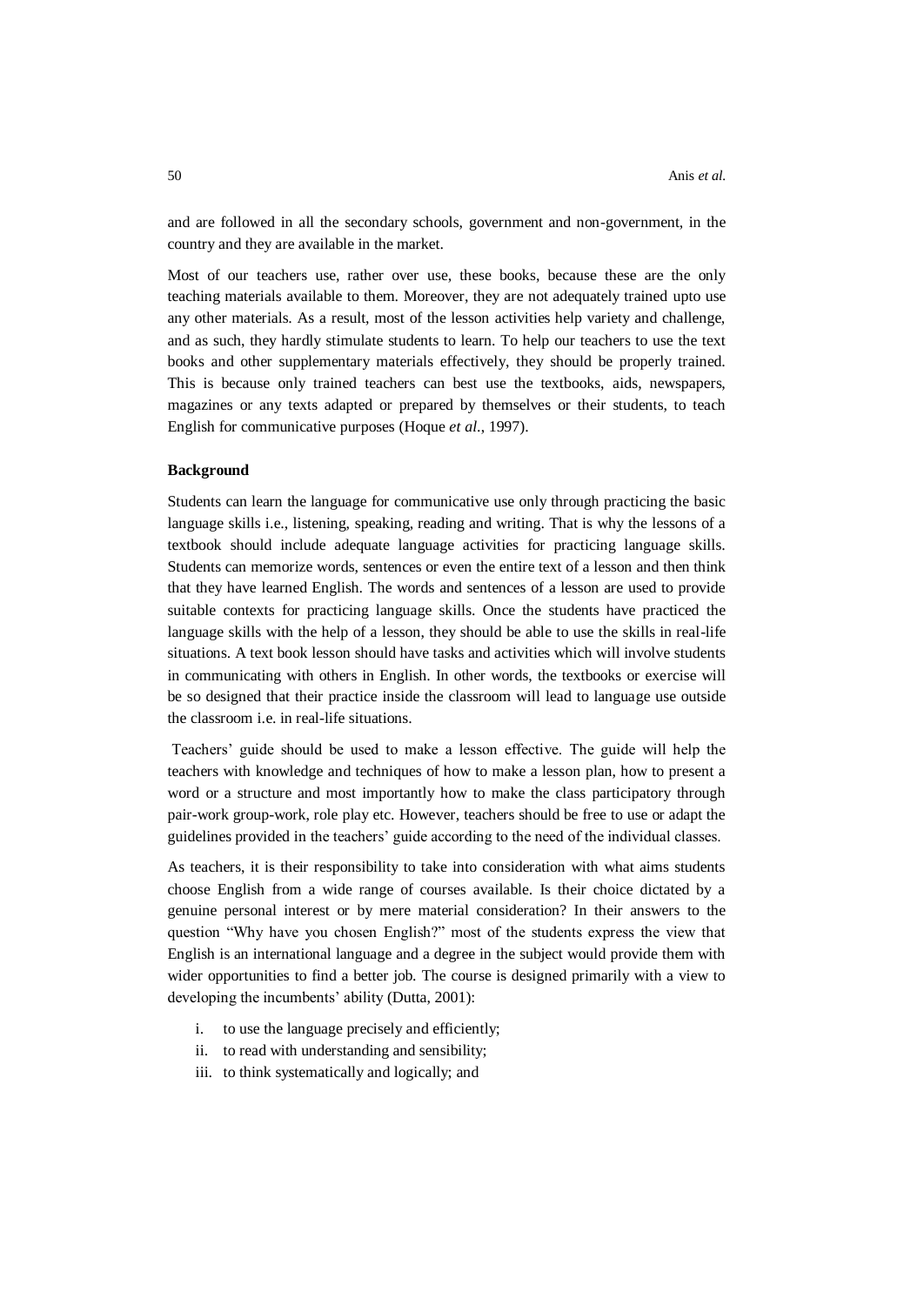Pedagogical Implications of English for the Secondary 51

iv. to initiate a process of self- discovery and personal improvement.

A multiple-textbook policy should be introduced at the secondary level. That is, instead of a single textbook for a particular class, there should be more than one book. So writers and publishers should be allowed to produce textbooks freely. English teachers should have freedom to choose any book or books which they think would be suitable for their classes. Only then the writers and publishers will compete for developing quality books.

### **Pedagogical Implications**

In learning a second or foreign language the most important thing which should be taken into consideration is the material. Without suitable materials it is impossible to teach the target language appropriately. Therefore, the evaluation of materials based on adequate criteria is necessary. On the other hand, English language teachers, in order to be successful, should consider the availability of their textbooks and materials. They should provide activities that match with their materials for their students. Teachers should also prepare themselves for their classes regarding teaching materials of the textbooks.

In addition, the present study has analyzed the pedagogical difficulties in implementing the secondary-level materials to develop a useful material and to produce a set of guidelines for its successful implementation. At each level of development, appropriate measures should be taken considering how far the materials are being effective. Thus, evaluation should be an integral part of each of the levels.

The study evaluated the materials in the classroom and preferred the diagram, given by Breen (1989, as cited in PGCTE 1995: ii, block-I, CIEFL, Hyderabad).



**Fig. 1.** Materials used in the classroom teaching.

From the Fig. 1 the researcher observed whether there is a match or mismatch between the last two phases. The first phase is presented with materials as work plan in Fig. 1 while, materials used by someone in the classroom teaching, represents as materials in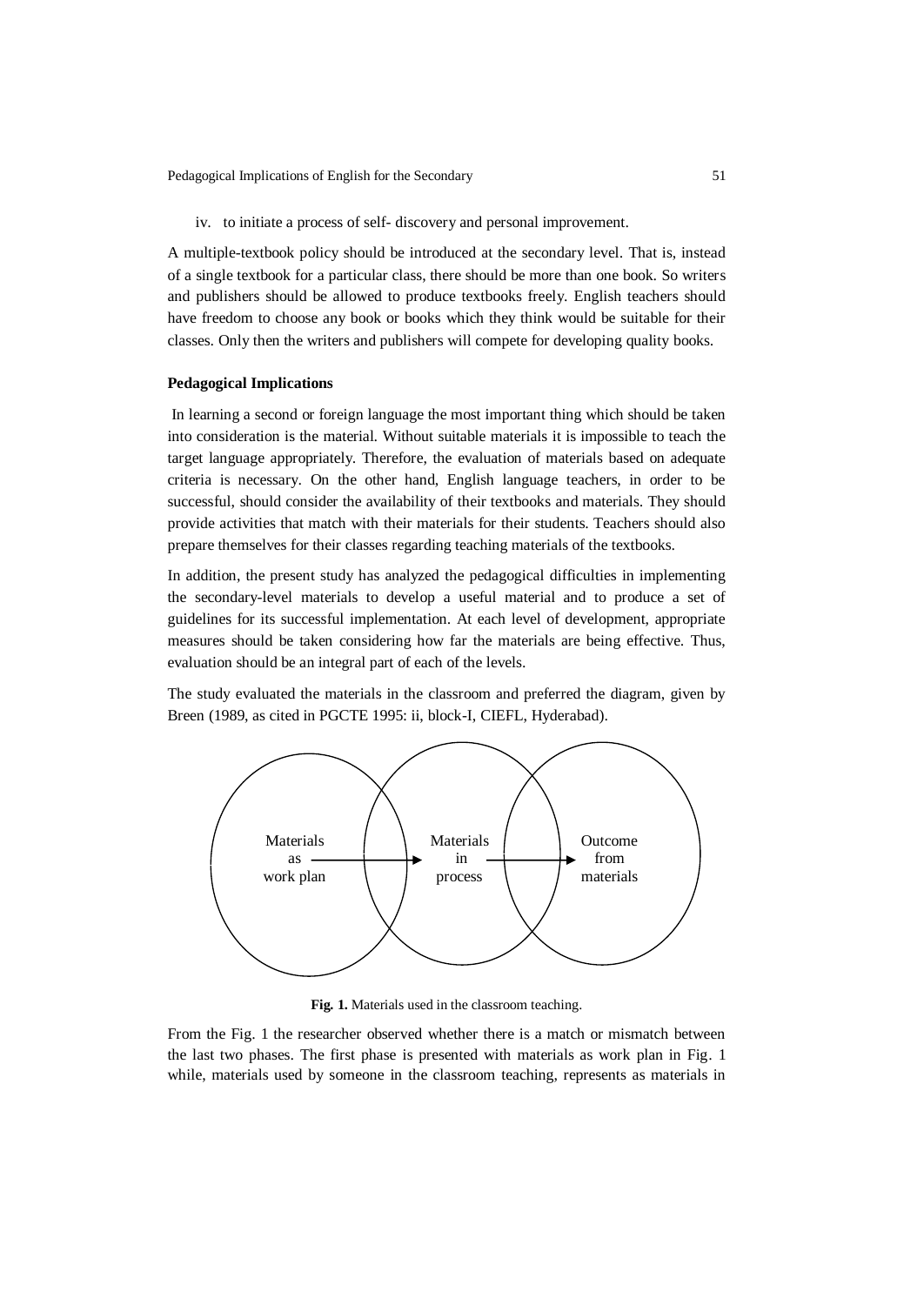process in this diagram (01). The figure illustrates from the classroom, the ways in which the learners actually use and respond to materials. The outcome from materials illustrates relative achievement of learners. Therefore, this course may be one step towards teachers` reflection on their classroom and on their roles as teachers.

The integration of different levels of curriculum process can be visualized in Jacobovits (1970) diagram as follows:



**Fig. 2.** Integration of curriculum Process.

The above diagram refers to the government policy which determines the national policy for language. This decision should address the social demands, socio-linguistic environment and students` psychological make-up(S) curriculum, which is the direct offshoot of government policy, will be implemented if an appropriate methodology (M) is adopted by teachers (T) for their instruction (I). Teachers must take feedback from what learners (L) do and say in relation to all that happens.

The policy maker should address the actual needs of the students. Needs analysis should be done vigorously. A needs analysis includes not only students` English language needs rather their ability, utility of prescribed texts, existing ELT condition, infrastructure of institutions, long standing ELT tradition of the country and teachers' and learners` attitudes towards English. In favor of the English language policy, the government should first develop the infrastructure of the institutions and convince the people working at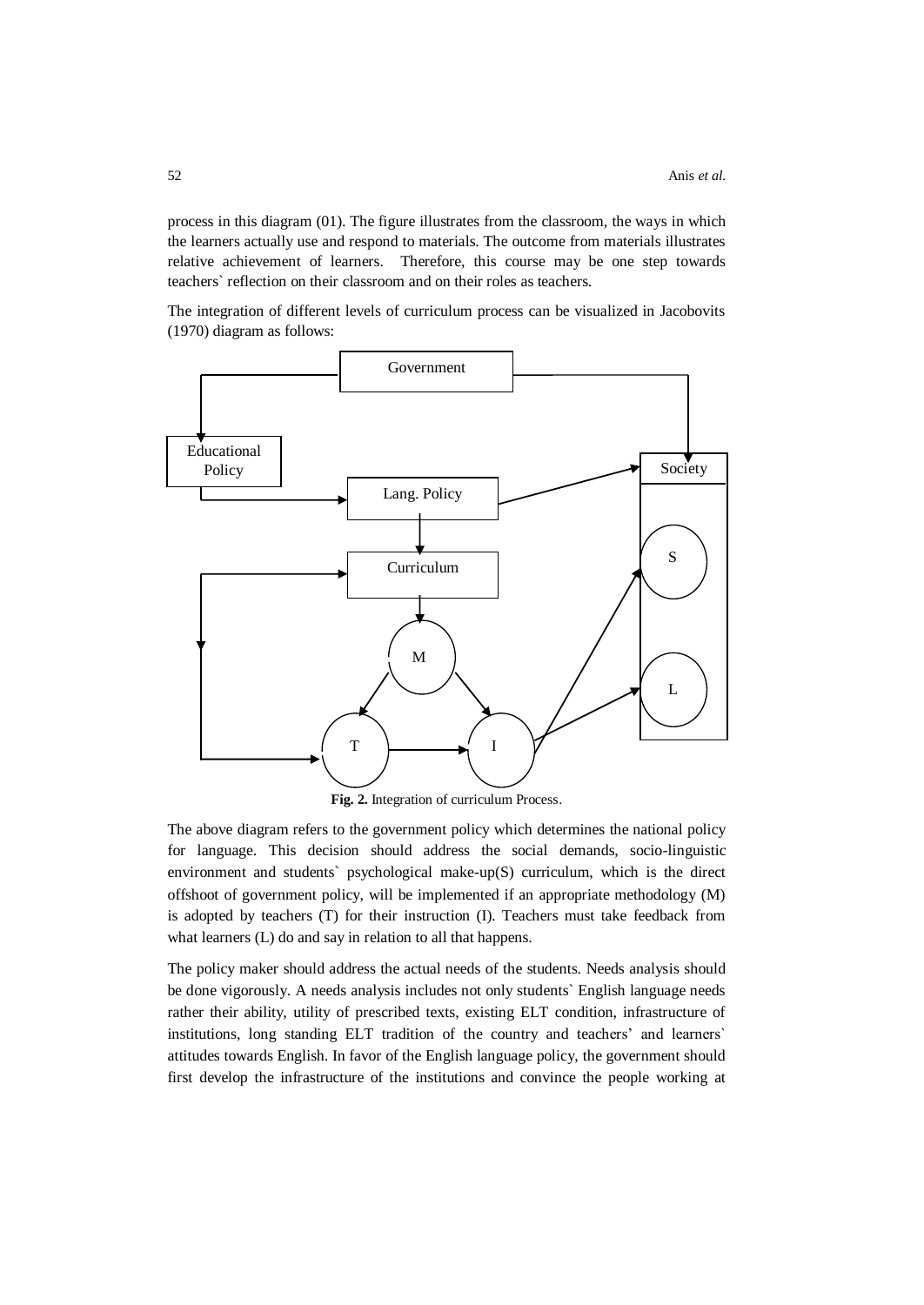Pedagogical Implications of English for the Secondary 53

different levels of the curriculum development. For the implementation of what is done in the planning level, people who are working in implementation levels need to think in line of planners and policy makers. Development programmes like trainings, workshops and seminars, publishing journals and bulletins can put teachers, textbook writers and even the students within the lines.

The National Curriculum and Textbook Board (NCTB) itself can produce textbooks or different writers and publishers can produce them. In the later case the NCTB will monitor the work. Even some foreign titles can be approved. The government can arrange workshops, seminars and training programmes for textbook writers to make them interpret its curriculum. Some of these programmes can be broadcast and telecast on mass media. During examining the book, the National Curriculum and Textbook Board (NCTB) should look whether they have met the findings of need analysis level or not. Because a textbook should follow the bottom up process, based on grass root realities. The National Curriculum and Textbook Board (NCTB) should look carefully into some important points as follows:

- (i) textbook content should be authentic or close to real life situations.
- (ii) it may include original and retold works of creative writers.
- (iii) lessons should be lively, interesting and motivating.
- (iv) language should be presented as discourse. Opportunities should be provided for the four basic language skills in an integrated manner.
- (v) the textbooks should include variety of topics and themes.
- (vi) different varieties of English should be presented with the four basic language skills.
- (vii) notebooks and guidebooks should be examined whether they are misguiding the teacher and student communities.
- (viii) the activities of rapidly flourishing coaching centers and private schools should be monitored. There can be a government body to look into this matter.
- (ix) communicative grammar books should be written and prescribed for the students .
- (x) teachers` book, which has been promised in the national curriculum (report 1995, vol,ii),should be published and distributed so that teachers can get immediate help. And each lesson of this book should be vivid enough to give teachers a clear idea about how to teach the lesson. In the teachers book, each lesson of the student's books should be structured clearly and setup in chronological order.
- (xi) finally, however to carry out all acts effectively, teachers must be trained in how to use these materials effectively. A provision of in-service training is required.

The relationship between teachers, students and materials should be useful for both teachers and students. This instrument can work effectively more or less depending on the understanding of the users according to nature of the instrument. That means, the teachers need to know this relationship with the students, what they can best accept and how they can adapt, enrich and interpret. The above mentioned relationship can be shown in the form of a molecule.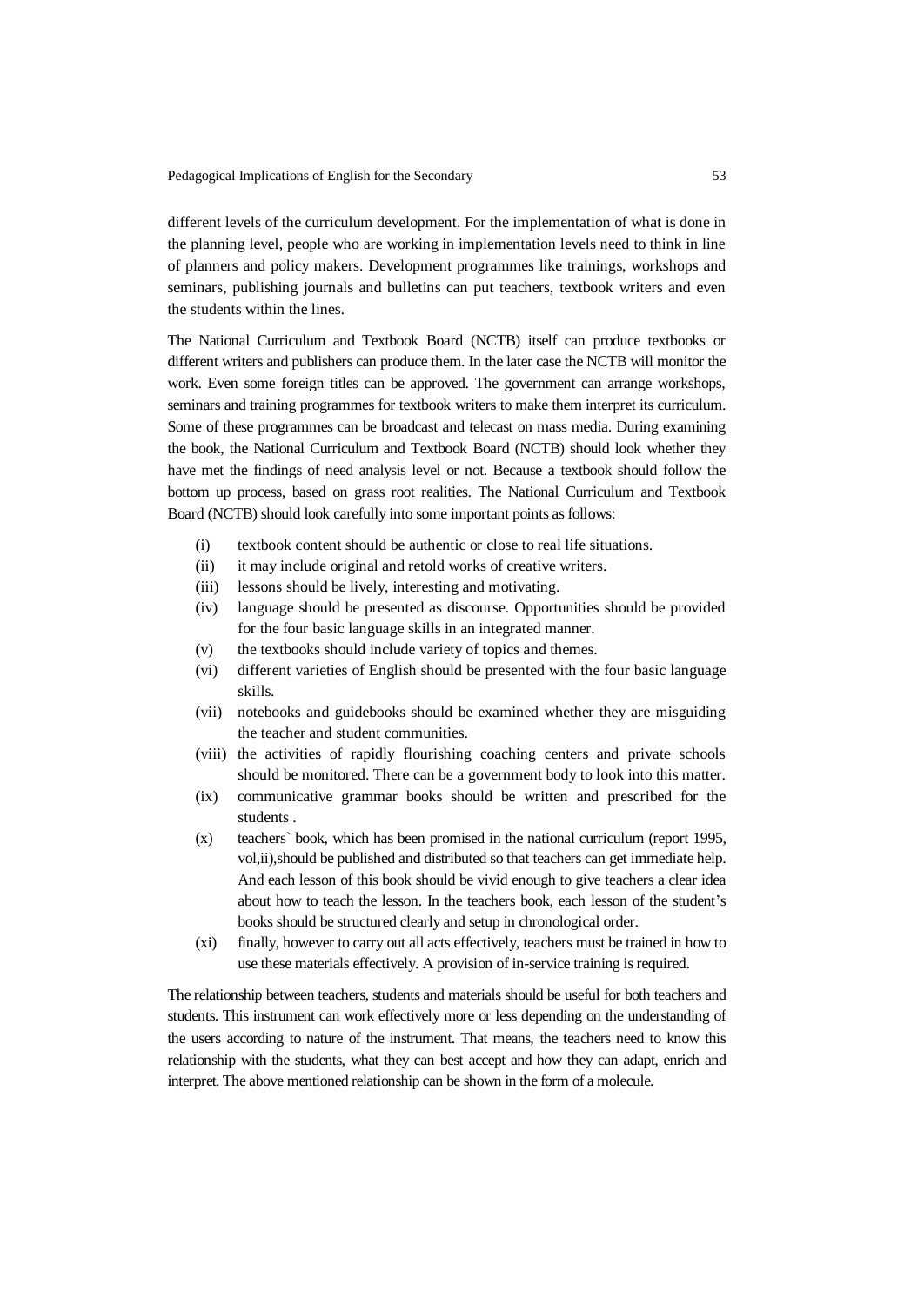54 Anis *et al.*



**Fig. 3.** Relationship between teachers, students and materials.

The above figure shows that the central element is texts and the students (learners) and teachers are in orbits. The students can learn the related subject matter directly from the suitable textbooks or through the mediation of the teachers. Finally, deficiency was found at all levels of development, even the students failed to achieve expected levels of proficiency. Therefore, teachers should have direct contact with the students. They are responsible for the integration of all work and activities in the classroom. With the changed view of language teaching, the teachers should change their role in the classroom instruction. They are not the rulers of the class. They have to act as the learning partners of the students and manage the class very tactfully so that learning takes place.

Just adopting a communicative syllabus and textbooks does not certainly ensure effective teaching. If the teachers fail to use this in an effective way,teachers' development programmes (e.g. in-service training) should be taken by Upazilla/Thana level and experts from a higher authority can monitor these programmes. Self-development scheme can also help teachers to develop their teaching skills.

Ideas and implications are suggestive for all of the seven General regional education boards together with Bangladesh Madrasa Education Board and the Bangladesh Technical Education Board. But the Madrasa Education Board is yet to adopt the communicative curriculum developed by the National Curriculum and Textbook Board (NCTB). Just arranging public examinations and giving the students certificates should not be the sole responsibility of the education boards. In many cases, curriculum guidelines and syllabus specification do not reach teachers and students, who, in fact, are the target beneficiaries of these. The education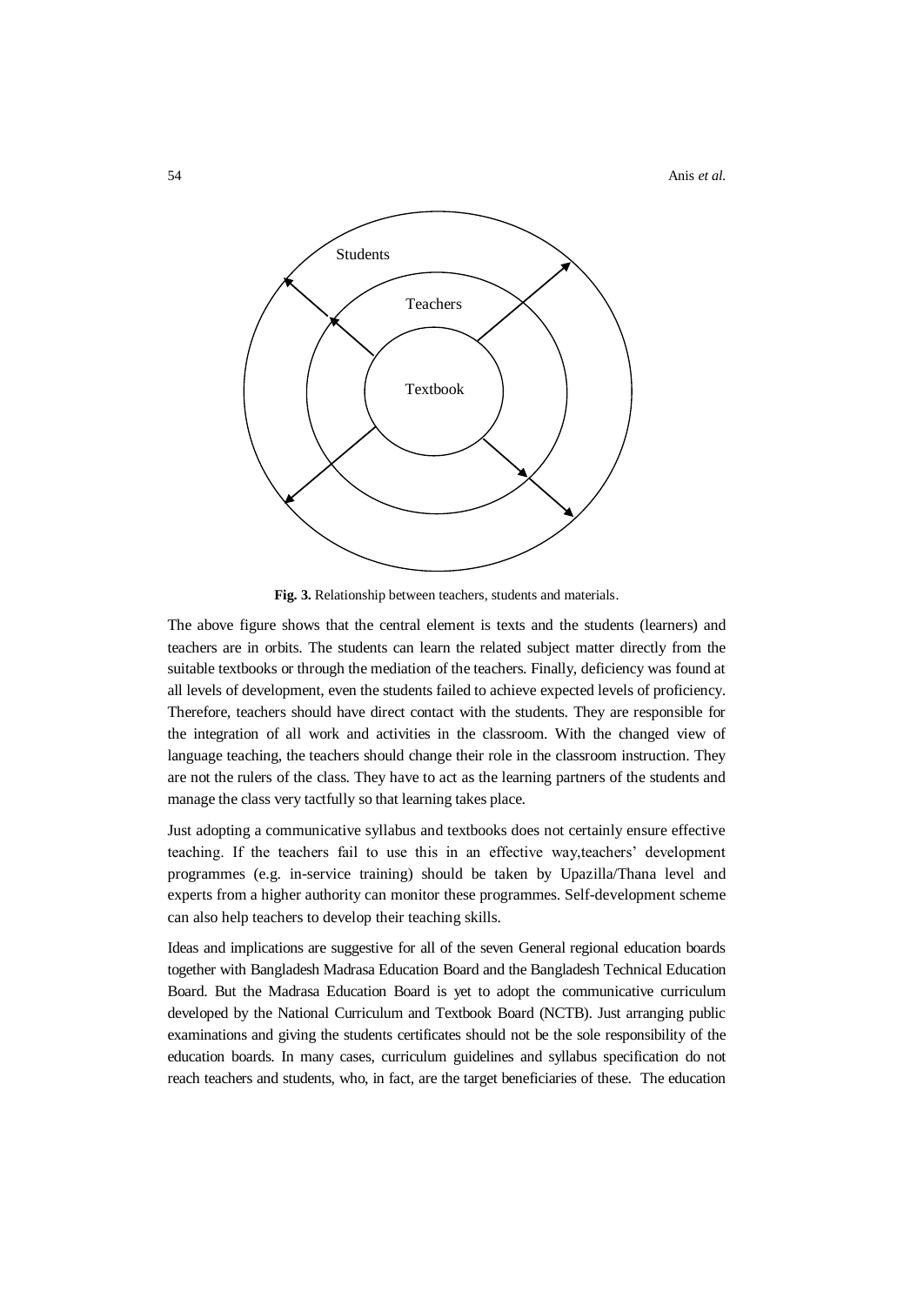boards should investigate into different schools whether they have understood the curriculum and whether the teachers are teaching the students in the same way as planners intended it. Of course, the teachers must be relatively free in designing their class lessons. They must be acquainted with the approach and methodology.

In formulating an integrated teaching approach, the teacher, however, will be careful enough to choose only those items which not only stimulate students' interest but also reveal aspects of the text under discussion. After selecting the relevant activities, the teacher will have to make, along with the students, a cautious and step-by-step journey to the spots cited in the text which the students are usually reluctant to visit. In this journey the teacher is not required to perform the role of an assessor-cum-corrector, but that of a participant-cum-guide, who will turn the whole journey into a wonderful excursion by making the participants forget its pains. In this approach the role of a teacher in the classroom may be explained with the help of the diagram (Fig. 4).



**Fig. 4.** The role of a teacher in the classroom.

The circle on the top marked A is the text, made up of layers of meanings. At a distance from A is the base point B where the students are situated. AC is the area from where the teacher guides and controls students to make an eventful journey to A. The dotted line